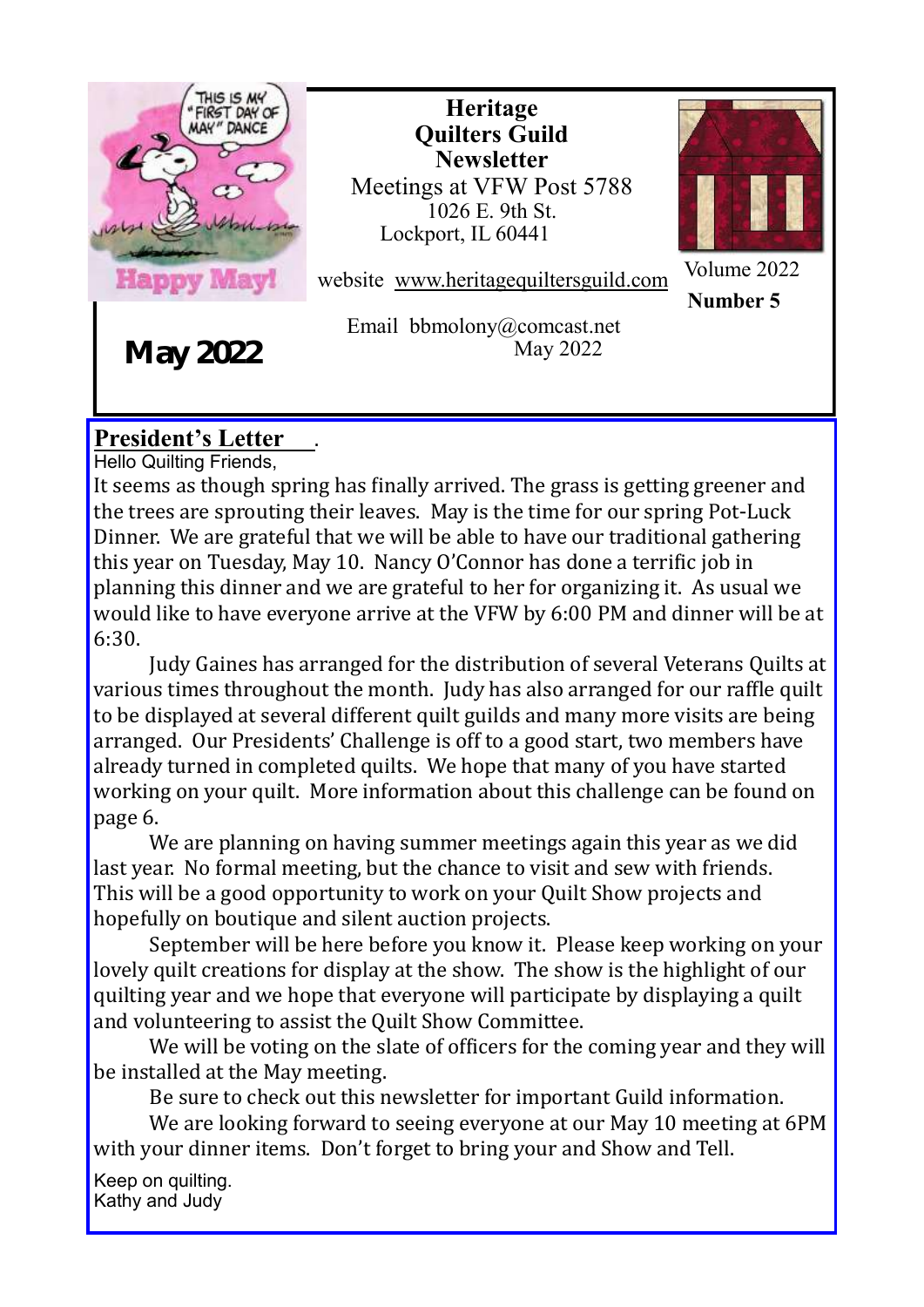### **Personal News in the Guild**

This column will be for anyone with personal news or prayer requests for anyone that wishes to share.

### **Another sad loss for our guild Mary Mandernach passed away on April 13, 2022 as a result of injuries in an auto accident. She was very active in our guild and she will be missed. May she rest in peace.**



### **Former Guild Member Kay Johnson passed away on April 23, 2022.**

### SUGAR CREEK SEW-IN REPORT

We had our last sew-in at Sugar Creek Nature Center on Tuesday April 26. The members who took advantage of this excellent sewing opportunity had an enjoyable time sewing and visiting. Many projects were worked on and those in attendance also helped to make more walker totes for a local nursing home. This activity afforded several members the opportunity to share many excellent ideas for projects for the Quilt Show Silent Auction and Boutique. Some of these ideas will be shared at the May meeting and perhaps members will be willing to work on them during our summer sew-in meetings. More information will be available at the May meeting.

We are grateful to the Will County Forest Preserve District for offering this facility for our use. We are also grateful to those members who assisted in making the walker totes.

Kathy Becker

The instructions for the Presidents Challenge can be found on page 6.

If you have not already started on your quilt for the challenge, now would be a good time to get started.

**DETOUR** 

It doesn't have to be complicated, a simple pattern would be fine.

## **IMPORTANT DRIVING NOTICE**

Starting in May—not sure of the exact date—the 9th Street Bridge is getting a much needed makeover. The work is expected to be done sometime in December.

If you are coming from West of Lockport, alternate routes could be either Ruby Street to Ohio St to Collins and then north on Collins, or Jefferson St. to Collins, and if you want to go the northern route, 135th St. to Rte 171 is probably your best bet. Or you could maybe take I-80 to Briggs St north.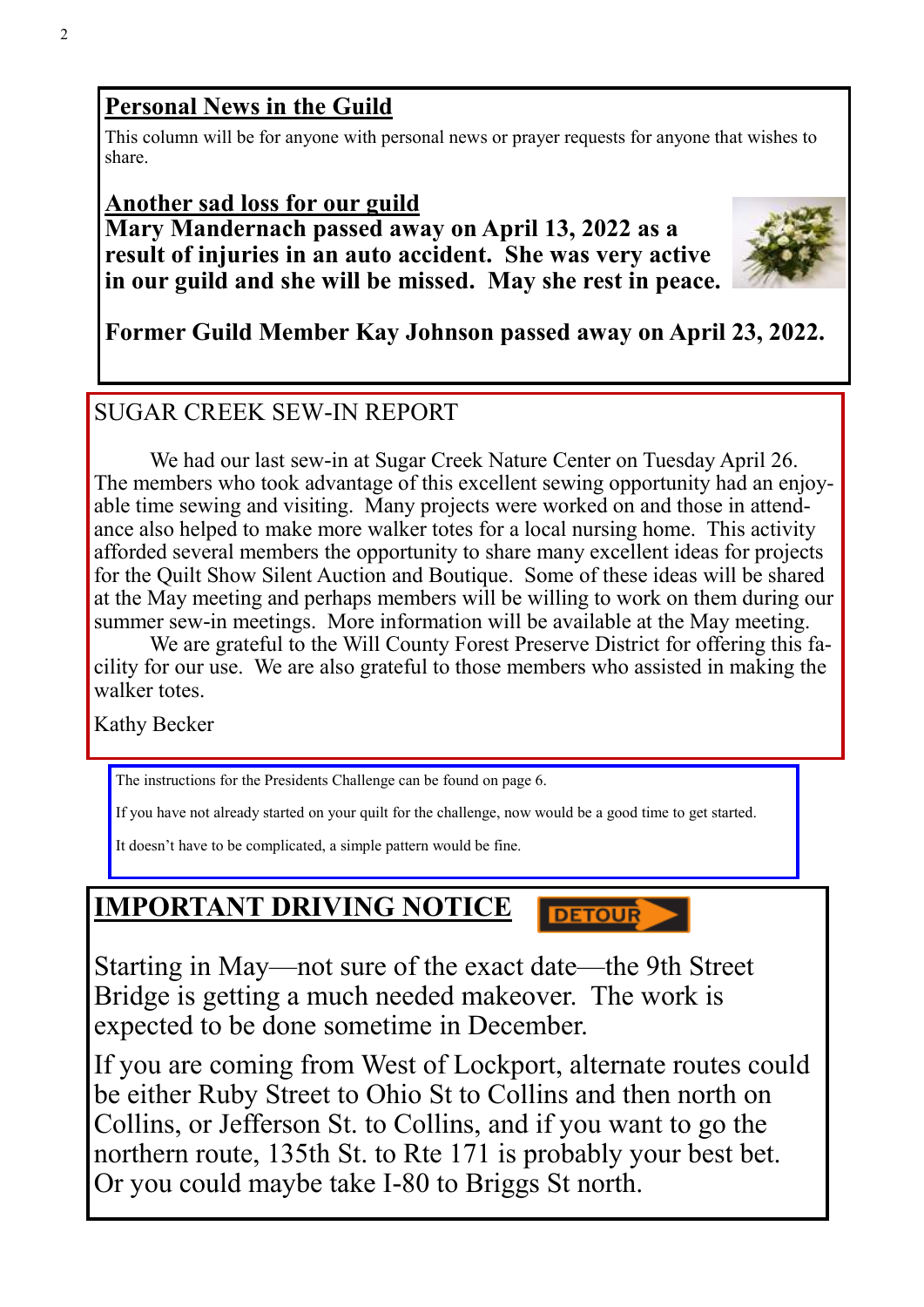# **TREASURERS REPORT**

FROM Judy McCune



| <b>Treasurers Report</b>                                                                                                           |                                     |        | April 26, 2022 |
|------------------------------------------------------------------------------------------------------------------------------------|-------------------------------------|--------|----------------|
| March 22 thru April 26, 2022                                                                                                       |                                     |        |                |
| <b>Beginning Balance</b>                                                                                                           |                                     |        | \$18,174.82    |
| <b>DEPOSITS</b>                                                                                                                    |                                     |        |                |
| Program Workshops<br>Membership Dues<br>Quilt Show Raffle Tickets<br>Quilt Show Travel<br><b>TOTAL DEPOSITS</b><br><b>EXPENSES</b> | 360.00<br>30.00<br>300.00<br>152.00 | $^{+}$ | \$842.00       |
| Veterans Quilts Supplies<br>Programs-Speakers Lunch and Dinner 121.40                                                              | 9.22                                |        |                |
| <b>TOTAL EXPENSES</b>                                                                                                              |                                     |        | \$130.62       |
| Ending Balance April 26, 2022                                                                                                      |                                     |        | \$18,886.20    |

### HOSPITALITY REPORT

It's a nice thing to have goodies to munch on during our Heritage Guild meetings. Thank you to all who donated goodies for our snack table every month.

Our MAY meeting will end our regular meetings for the summer, with the annual Spring dinner.

Chicken will be provided by the guild, (both baked and fried).

Dinner will start at 6:30pm; so have your food items and beverages to share at the VFW by 6:00 pm, if possible.

I'm sure everything will be delicious as usual.

THANKS AGAIN . Nan O'Connor

#### VETERANS QUILTS REPORT

Our Guild has given out 54 veteran's quilts since we started keeping track!

2017 was the first of our lovely quilts to be given out to veterans. 3 quilts were given out that year! This year alone we have given out 28 quilts. I am so very proud of our Guild! This has been a rewarding experience to watch the reaction of the veterans and their families.

We will continue to make quilts. We will distribute them in the years opposite the Quilt Show. If you are learning a new skill or block, practice in red, white, and blue; then donate those to our committee, to be put into a Veterans Quilt. Keep in mind that the recommended size for Quilts of Valor is 55" x 66". Let me know if you want to go through the stash that we have, and remember we have batting.

If you have candidates for a quilt, please submit that name to our committee. We may distribute some as we go along, especially if the age of the person is advanced.

Thank you everyone!

Judy Gaines, 815-545-2938 judy.gaines@sbcglobal.net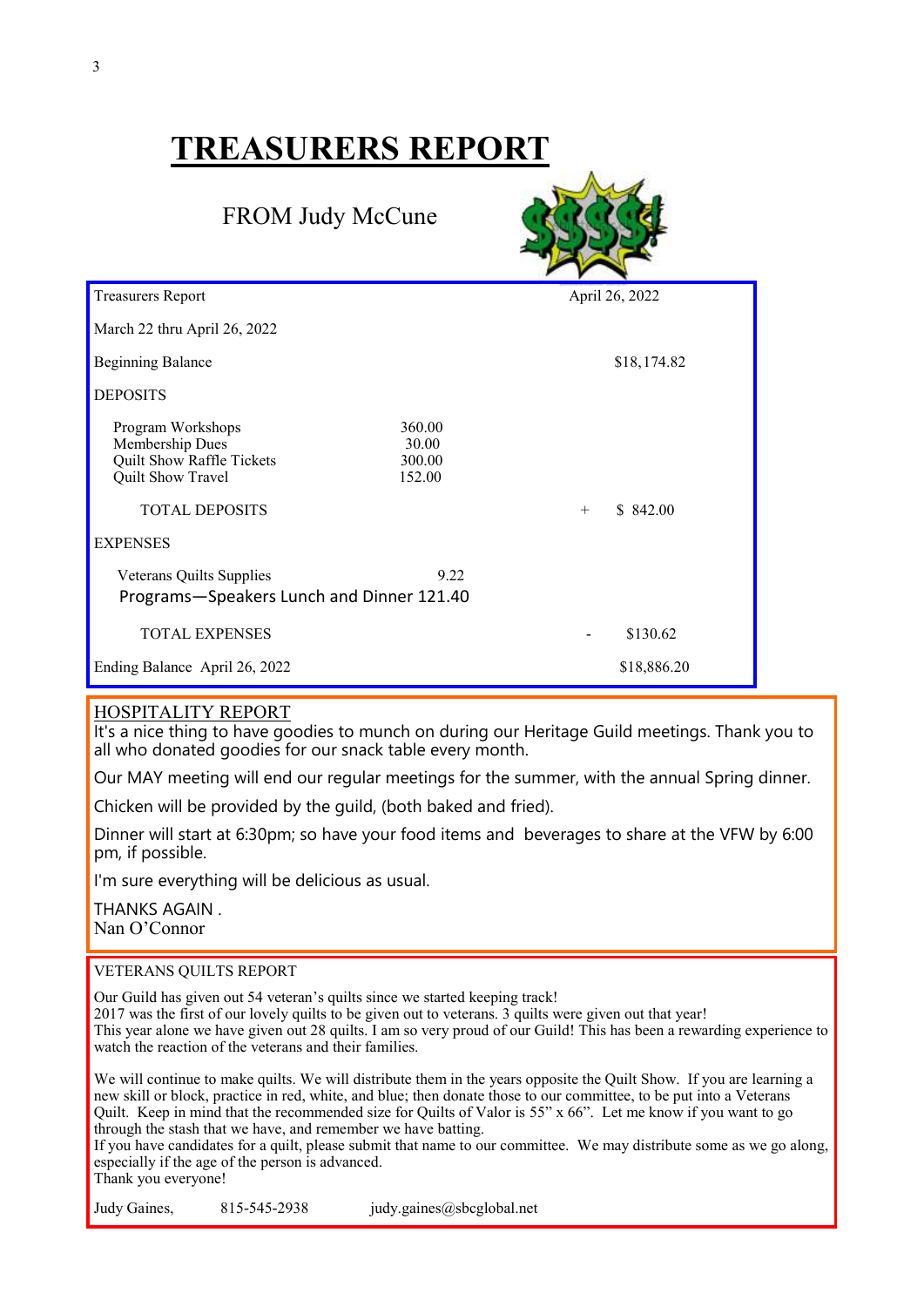

**October 11, 2022 – Susan Knapp from The Quilt Branch in Magnolia, IL will be working with us on a beautiful table runner titled "Dazzle". Keep a look out for a sample during the summer months. Remember to also sign up to help support your guild.**

**November 8, 2022 – Carol Wilhoit, a local quilter from Wheaton will show us "How Far Can a Jelly Roll?". The Christmas season is a great time for this type of class as that jelly roll can produce a table runner, a tote bag with a zipper, a zippered document bag and a notebook cover. Carol's samples are stunning so again, keep a lookout for pictures and ultimately samples.**

**February 14, 2023 – Lori Dickman from the Rockford area will be visiting us on Valentine's Day and teaching us a "Fruity Melons Drunkards Path" Quilt. This is a beautiful quilt which looks challenging but according to Lori it is "quick and easy" with her method!**

**Continue to work on March and April, 2023 so stay tuned for future developments!**

**If you have any questions or comments, please contact any of the following individuals:** 

**Becky Kamysz, Co First VP of Programs – 630-846-0561 Nancy Grizzle, Co First VP of Programs – 708-288-1291 Dianna Douglas, 2nd VP of Workshops – 815-210-5028**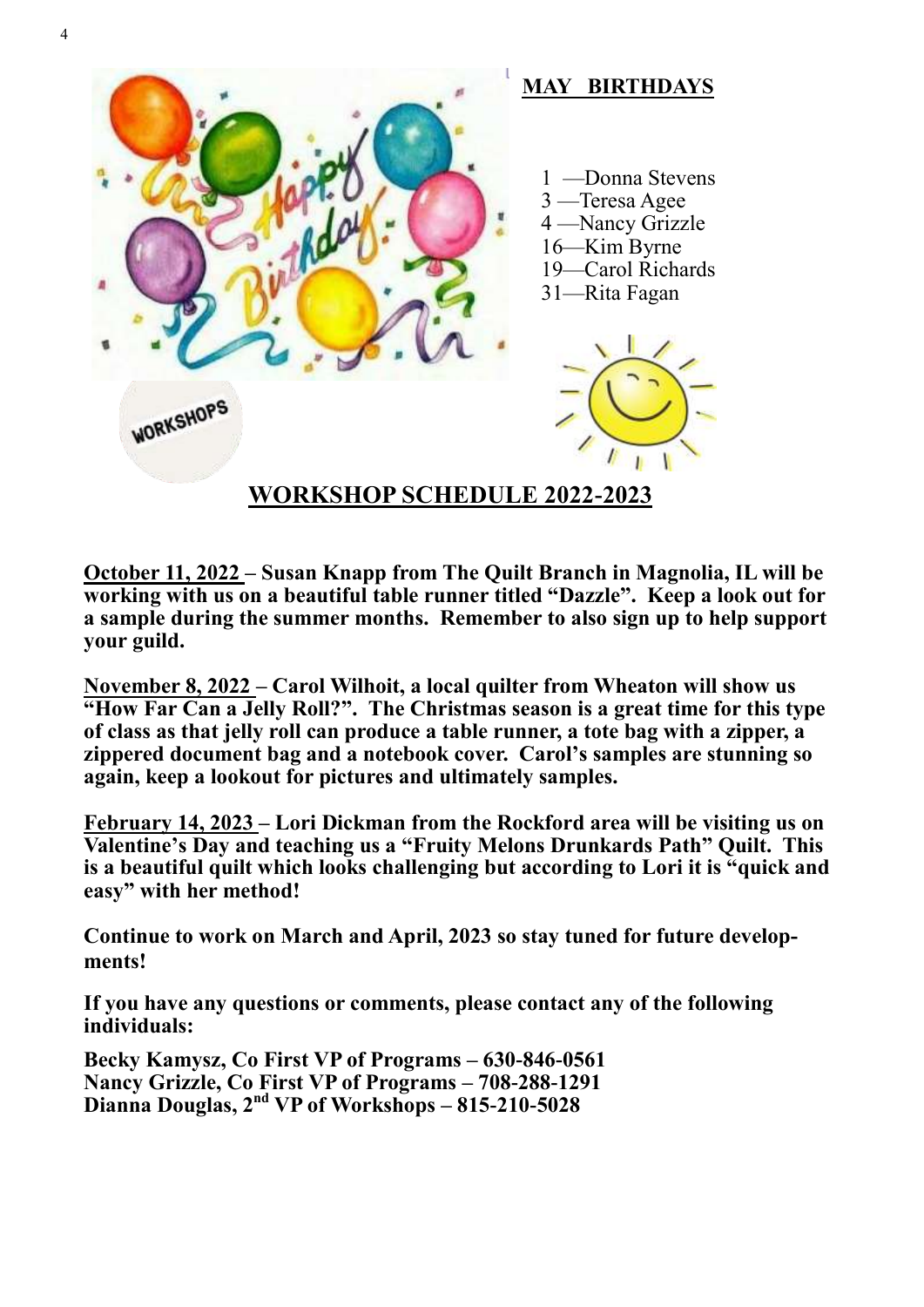# 2022 Quilt Show

**Attention Guild Members! Raffle tickets need to be paid for when you pick up your tickets." If you need more tickets please contact Diane Greenfield—we have plenty.**

**Please be prepared to pay for your tickets at the MAY meeting.**

**A great big thank you to Lori Williard for accepting the Quilt Show Publicity Chairmanship! If you have any ideas on publicity, please let Lori know.** 

### **Quilt Show Requests**

Attention Members! Please start working on items for both the Boutique and for the Silent Auction.

Any quilted items or quilt related items are acceptable.

This is a good money maker for the guild.

Please contact Donna Stevens for more information.

## **And from the Stripper Lady:**

Betty will be collecting 2 1/2 inch strips to sell at the quilt show. Even though the weather and the pandemic have kept us apart, she has not forgotten the strip packs.

Betty says she already has quite a few strips, but it may be nice to have more Holiday themes, such as Halloween, Fall, Patriotic, Christmas etc. Those seem to be in demand and really go pretty fast.

Also, Betty is feeling a bit under the weather, so if you could find the time to cut up some 2 1/2 inch strips to ease her burden, it would definitely be appreciated.

We will be collecting old magazines and quilting books for the quilt show resale. If you have any, you may wish to clean out your sewing room and donate them to our sale. Collection will take place on the Friday before the show during set up so bring them in. There will be bargains galore! Barb Wrobel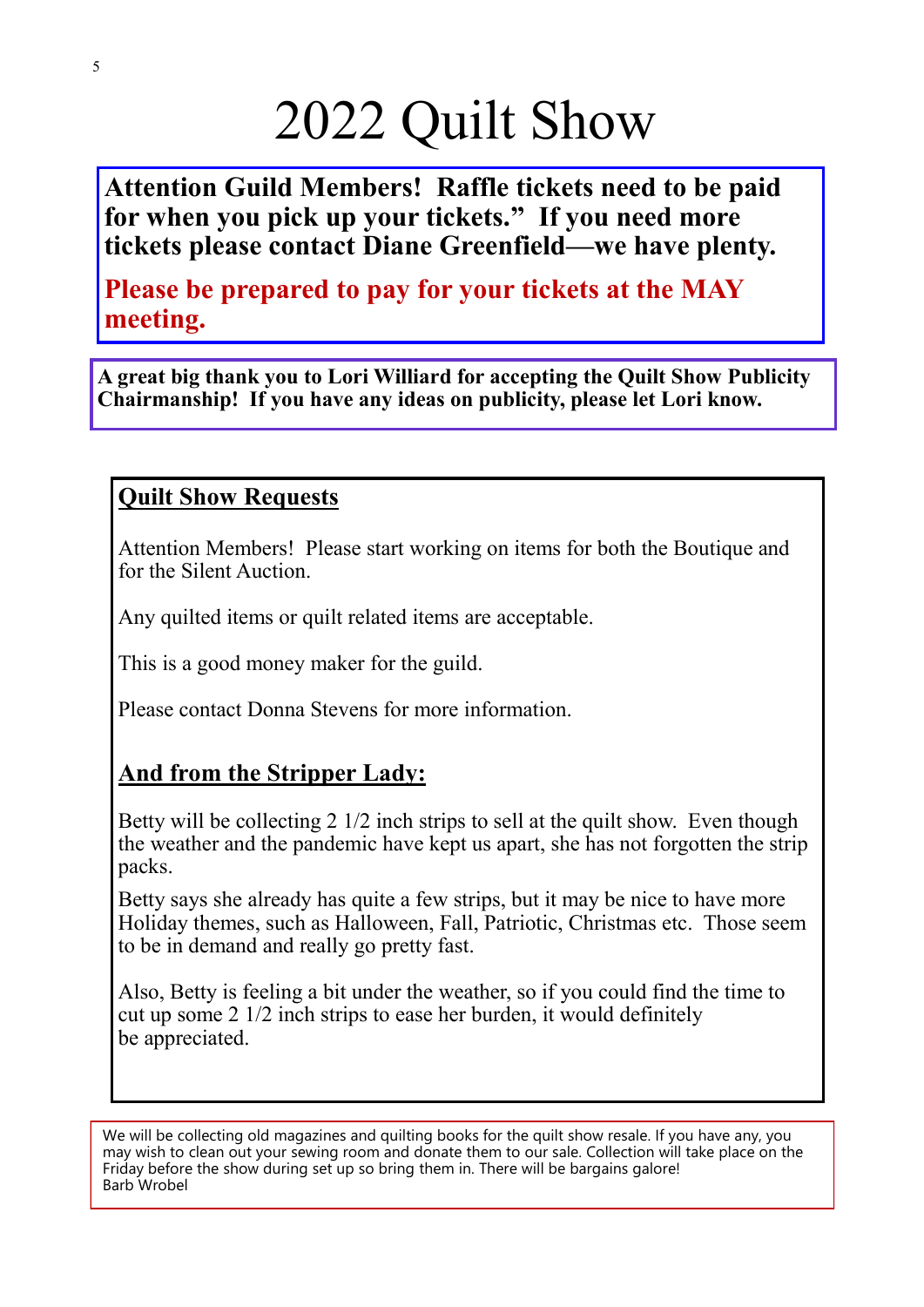### PRESIDENTS CHALLENGE 2022

Charity Quilts for Nursing Home

- 1. Starts March 8, 2022
- 2. Due November 11, 2022
- 3. Kits will have 5+ yards of fabric from donated stash You may add fabric from your stash if you choose Kits will be available March 8
- 4. Quilts must be quilted and bound
- 5. Sizes" 1 Twin size quilt approximately 45 x 70 or 2 Lap Size quilts approximately 36 x 36
- 6. Any pattern of your choice
- 7. Any quilt not turned in by the deadline of November 11, 2022 will be assessed a fee of \$20

### 8. **VALUABLE PRIZES!!!!!**

Quilts will be judged on creativity  $1<sup>st</sup>$ ,  $2<sup>nd</sup>$  and  $3<sup>rd</sup>$  place

Prize for First Quilt(s) turned in

Prize for the most quilts turned in

Mystery prizes  $1<sup>st</sup>$ ,  $2<sup>nd</sup>$ , and  $3<sup>rd</sup>$  by drawing

Rules will be published in the newsletter and sent out through **Groupworks**